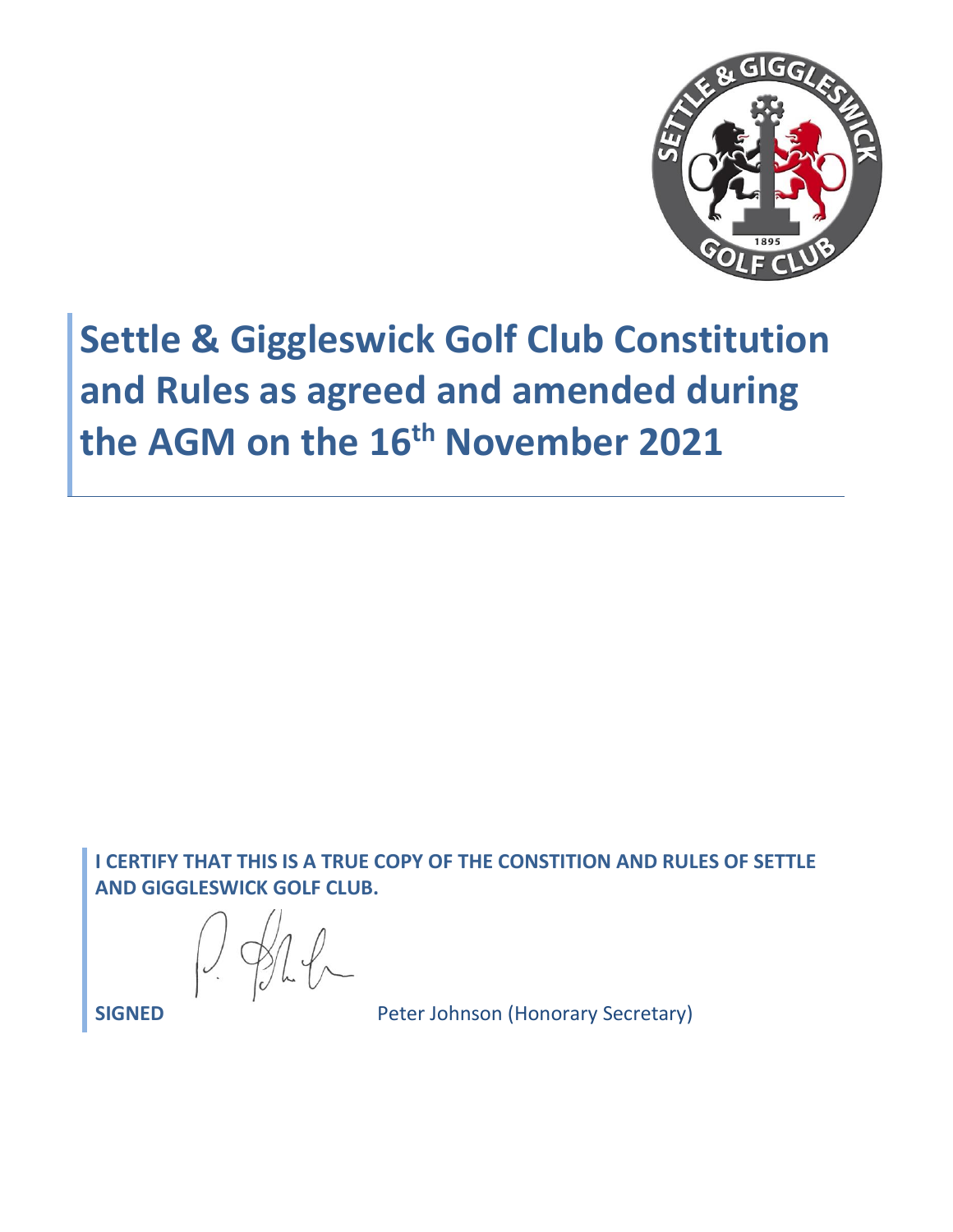1. The name of the Club shall be Settle and Giggleswick Golf Club (hereafter known as the club). From the 1<sup>st</sup> April 2014 the club will form an operating partnership with Giggleswick School (hereafter known as the school).

2. The property and, subject to rule 12, the management of the Club shall be vested in the Management Committee. The Club shall be a non profit making organisation and any profits made will be reinvested in the Club in agreement with the school. However, in the event of the Club being wound up, any profit made by the Club shall be distributed proportionally to all existing Full Members and persons who have been Full Members within one year of such winding up. Any liability, which the Management Committee may incur, when the Club is wound up, shall be a first charge on the property of the Club. Then all existing Full Members and persons, who have been Full Members within one year of such winding up, shall be liable to contribute rateably up to the sum of their Annual Subscription to the liabilities of the Club, or of the Management Committee in respect thereof. The partnership with the school has no impact on the above with regard to any wound up profits with regard to the sale of any land previously owned by the club.

3. The Club may when authorised thereto by a resolution of the Management Committee duly passed, obtain advances of and borrow money for the purposes of the Club, whether by means of a loan from the Club's Bankers or by way of an overdraft on any current account of the Club with its Bankers or by any other means upon such terms as to interest and as to the time and manner of repayment of principal and interest or otherwise howsoever as the Management Committee may determine. The Management Committee may authorise the mortgaging or charging by on behalf of the Club of any property of the Club to secure any such borrowing as aforesaid.

#### **Officers & Management Committee**

4. There shall be the following Officers of the Club namely, President, Captain, Honorary Treasurer and Honorary Secretary.

5. All Officers of the Club shall retire at each Annual General Meeting but shall be eligible for reelection.

6. The President may be nominated only by the Management Committee and may serve in that capacity for a period of two years.

7.a The Management Committee shall consist of the President (Chairman), Captain, Vice Captain, Honorary Treasurer, Honorary Secretary, Retiring Captain, Lady Captain, Lady Vice Captain, Seniors Captain and five other members of the Club elected at the Annual General Meeting.

7.b: The school will nominate two people to serve on the committee to ensure that both parties are privy to the management of the club.

8. Any casual vacancy occurring in the Officers or elected members of the Management Committee may be filled by the Management Committee. Persons so elected shall hold office only for the remainder of the current year.

9. The Management Committee shall have power to appoint Sub-Committees for special purposes and such Sub-Committees shall have power to co-opt.

10. Only Class A Members shall be eligible for election to the Management Committee or to serve as Officers of the Club. The only exception relates to the members from the school.

11. The authority of the Management Committee shall in all cases be paramount until overruled by a General Meeting.

12. Six members of the Management Committee shall constitute a forum.

13. The Honorary Treasurer shall receive and pay all monies due to, or by the Club, under the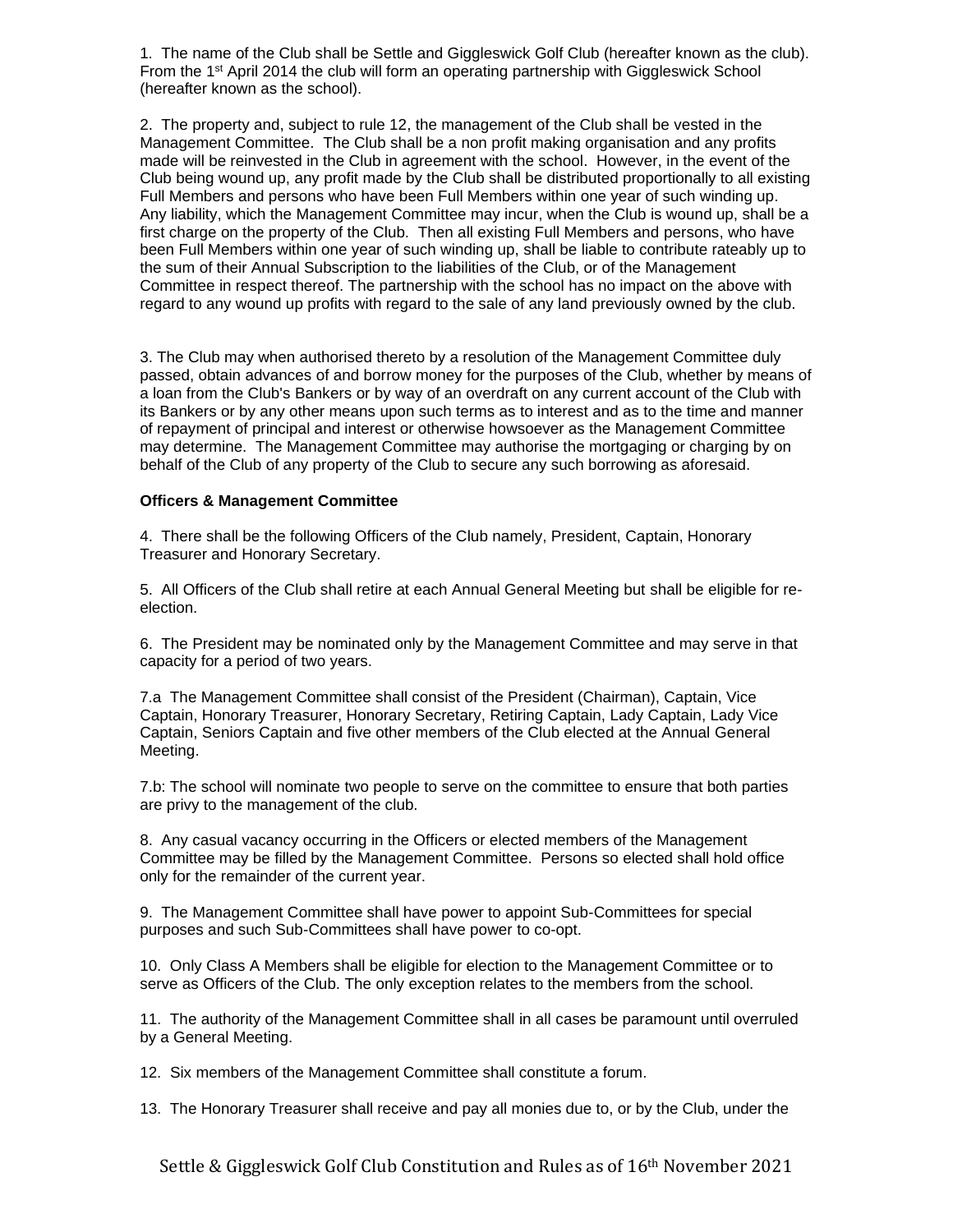direction of the Management Committee and shall keep a correct account of all financial affairs. He/she shall submit to the Annual General Meeting accounts showing income and expenditure for the year, together with a balance sheet, prepared in association with the schools accounts department from the accounts and information prepared by the Honorary Treasurer. A copy of the prepared accounts shall be available to each member at the Annual General Meeting.

14. The Honorary Secretary shall minute all meetings of the Club and Management Committee and shall present the Minute Book at all meetings. He/she shall convene meetings of the Club and Management Committee and be responsible for giving notice of such meetings.

15. No notice or document of any kind shall be exhibited in the Clubhouse or surrounding area except by permission of the Management Committee or Honorary Secretary.

### **General Meetings**

- 16. The Annual General Meeting of the Club shall be held during November each year.
- 17. The Agenda for the Annual General Meeting shall be as follows:
	- a) Minutes of the previous meeting.
	- b) Matters arising.
	- c) Adoption of reports and accounts.
	- d) Alteration to Constitution and Rules (if any).
	- e) Election of Officers.
	- f) Election of Management Committee.
	- g) Annual Subscriptions.
	- h) Any other business.

18. Alterations and additions to the Constitution and Rules of the Club can only be made at a General Meeting. A motion involving alteration or addition to the Constitution and Rules shall be deemed carried only if two thirds of the voting members present are recorded as being in favour.

19. No suggested alteration or amendment of the Constitution and Rules shall be considered at the Annual General Meeting unless:

a) Notice in writing of any such proposal shall have been received by the Honorary Secretary before the first day of September preceding that meeting. Any such notice should show clearly the nature of any proposed alterations or amendments and be supported by the names of a Proposer and Seconder.

Compliance with paragraph a) shall not be necessary in respect of any alteration or amendment proposed by the Management Committee.

b) Particulars of any proposed alteration or amendment shall have been sent to each member entitled to vote, at least seven days before the date of the meeting.

20. Notification of an Annual General Meeting, giving 4 days notice of such a meeting may, at the discretion of the Management Committee, be made by letter/email to each member entitled to vote, or by advertisement in the local press and/or by notices posted in the Clubhouse.

21. The Honorary Secretary shall convene an Extraordinary General Meeting when requested to do so by the Management Committee, or on receipt of an application, in writing, signed by not less than twenty voting members of the Club. Any such application must state the object(s) for which the meeting is called.

22. Business transacted at an Extraordinary General Meeting shall be limited strictly to the proposal(s) for which the meeting was originally called.

23. No business shall be transacted at a General Meeting unless at least one fifth of voting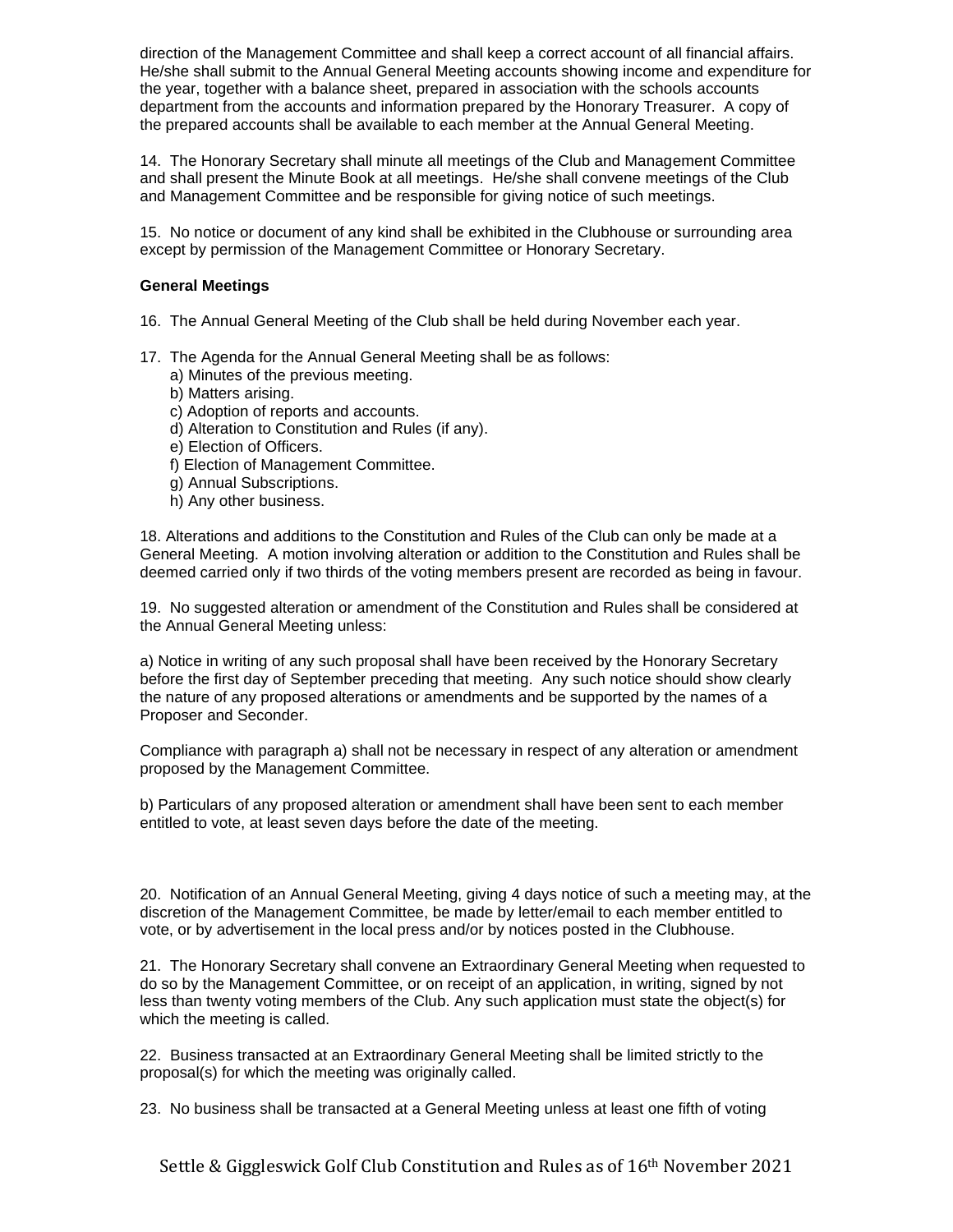members of the Club are present. Voting shall be by a show of hands except where the Rules provide that a ballot shall be necessary, or when a ballot is requested by not less than one fifth of the voting members present. The decision of the majority (subject to rule 19) shall be binding but if voting is equal, the Chairman shall have a second or casting vote.

24. No paid employee of the Club shall be eligible to serve on the Management Committee.

## **Membership**

25. Each candidate for membership should submit the formal application form stating which class of membership is required.

26. Each candidate for membership should be approved by an officer of the club. No application can be refused without consultation of the general committee.

27. The Management Committee will be informed by the secretary of new applicants at the next available Management Committee meeting.

28. Each successful applicant shall be notified forthwith by the Honorary Secretary together with the Joining Fee (if applicable) and Subscription payable and his/her attention shall be drawn to the Constitution and Rules, and Local Rules of the Club, which are to be displayed in the Clubhouse.

Subscriptions of new members must be paid within 14 days or by installments payment as per Clause 30 but the Joining Fee (if applicable) may at the discretion of the Committee be paid over 12 months in installments with an administration fee.

Members accepted during a year may be required to pay only a part subscription at the discretion of the Management Committee,

Whether or not a new applicant-joining fee is to be charged will be assessed annually by the General Committee taking into account the financial standing of the Club.

29. The Subscription Year will run from 1st April each year and subscriptions of existing members must be paid by 30th April or by instalment payments as agreed by the General Committee. The subscription will include member's fees liable to the EGU, affiliated Golf Unions and the agreed fees relating to personal liability insurance.

If a full member selects a direct debit option, they must enter into a credit agreement with the company already chosen by the Club during March prior to 1st April each year. The interest rate for credit will be charged at the rate current at the time.

Names of members neglecting to pay subscriptions within the above time scale will be posted in the Clubhouse and, at the discretion of the Management Committee, will be deemed to have resigned.

30. Members of the Club shall be classed under the following headings and Joining Fees if appropriate (at the present time there are no joining fees applicable for any category) and Subscriptions for the various classes shall be fixed at each Annual General Meeting.

Class A - Full Member. Intermediate Plus Membership 25 to under 36 Intermediate Membership – 19 to under 25

Class B – Country Member.

Junior Member – 18 or under years of age. Junior Member 13 to 18 the dependent (s) of a Full Member. Junior Member to age 12 - the dependent (s) of a Full Member.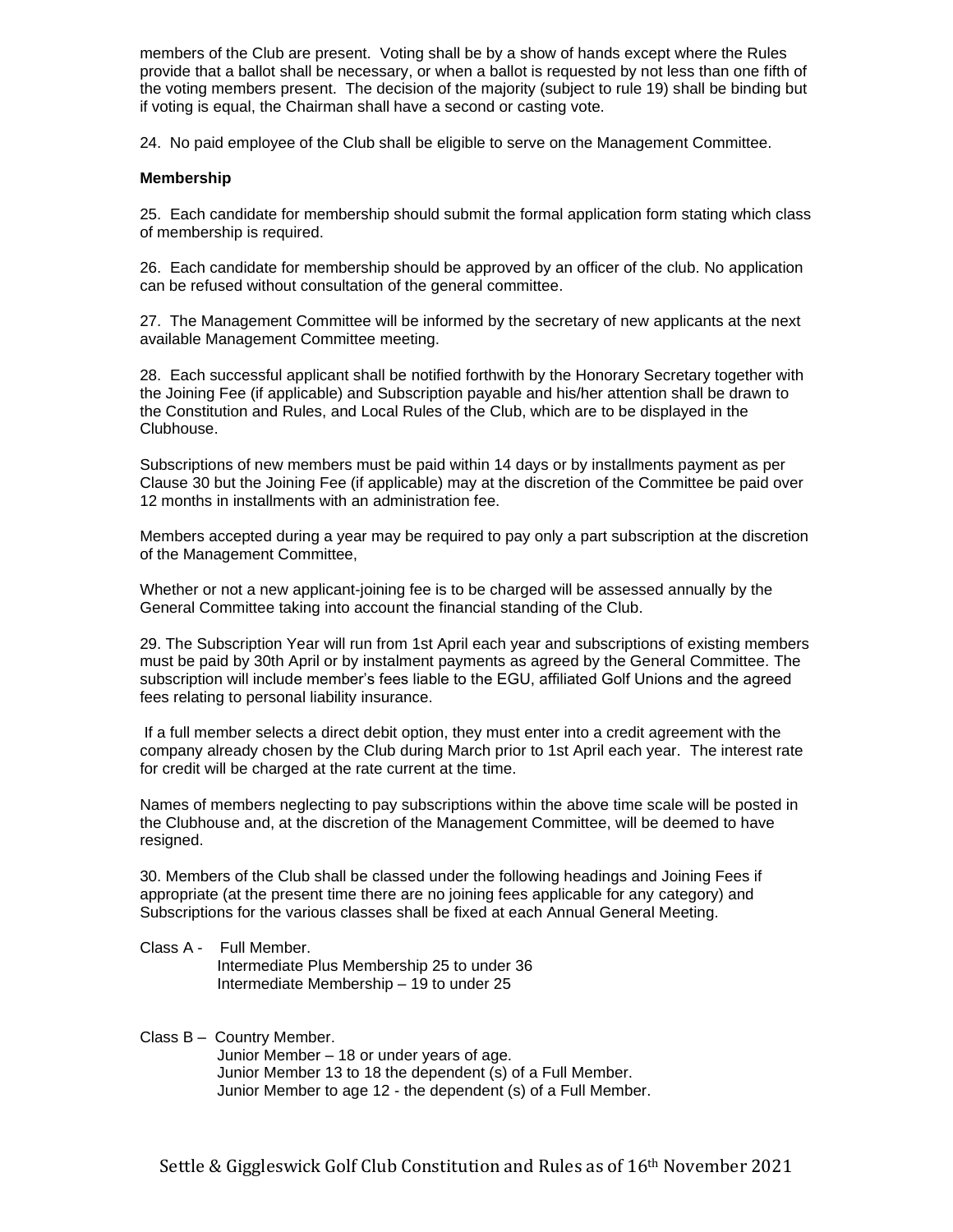Class C - Corporate Membership Giggleswick School pupil (full time) Old Giggleswickian Membership (main residence to be in excess of 20 miles). Parent of a current boarder

### Class D - Social

Class A members, having paid their Annual Subscriptions as they fall due, shall have the right of voting at General Meetings, the right of holding Office, and an interest in the property and funds of the Club so long as they remain members. None of the above rights shall apply to members in Class B.

Qualification for Country Membership shall be such that the main residence is in excess of 25 miles radius of the Club. There will be no restrictions with regard to the days of play; however Country Members may not enter Club Competitions. Entry to Opens and Social Competitions is permitted. A country member will pay fees determined by the committee – this will no longer relate to 50% of the full fees paid by a Class A member.

Class C will be restricted as Country Members re entering club competitions and unless they have an 'away' handicap they will be unable to have a valid handicap from Settle & Giggleswick Golf Club.

The elevation of Junior Members to Intermediate Membership will be at the discretion of the Management Committee and on payment of the Intermediate Membership subscription, providing they have paid the Junior Membership Subscription for the previous two full subscription years. This will also apply when elevated from Junior or Intermediate or Full Membership.

## Class D

Class D members will be informed of all social events of Settle & Giggleswick Golf Club including nine hole social competitions – by e-mail wherever possible. The subscription fee for the above category is to be determined by the AGM on an annual basis. They are entitled to attend the AGM, however, they will have no voting rights at the AGM

Junior Members who have paid subscriptions for less than the two previous full subscription years will, at the discretion of the Management Committee, be elevated to Intermediate Membership and/or Intermediate Plus Membership and to Full Membership on payment of the Subscription and the Joining Fee (if appropriate) the sum of which will be the difference between the two Joining Fees current at the time.

31. A member absent from the United Kingdom for an entire subscription year shall not be liable to pay that year's subscription, providing the necessary application is made, in writing, to the Honorary Secretary, prior to the commencement of that subscription year.

32. A former member wishing to rejoin the Club must be nominated and accepted in accordance with the Rules of the Club and shall be liable to pay the Joining Fee (if appropriate) and the Subscription currently in force together with any arrears remaining at the time of leaving. Such applicants may, at the discretion of the Management Committee, have their joining fees ( if appropriate) waived or reduced.

33. If any complaint should arise resulting from the conduct or behaviour of any member, this, in the first instance, shall be fully investigated by the Management Committee. A meeting of the Management Committee shall be convened for this purpose, either at the instigation of two members thereof, or at the request of twelve voting members of the Club, given in writing. A member, the subject of any complaint, will be informed in writing of the nature of the complaint and, if the Management Committee considers the matter to be sufficiently serious, that member may be directed to appear before the Management Committee. The member complained of, may if he/she wishes, be accompanied at such a meeting by a friend.

Should the Management Committee find the complaint to be well founded and if they consider the